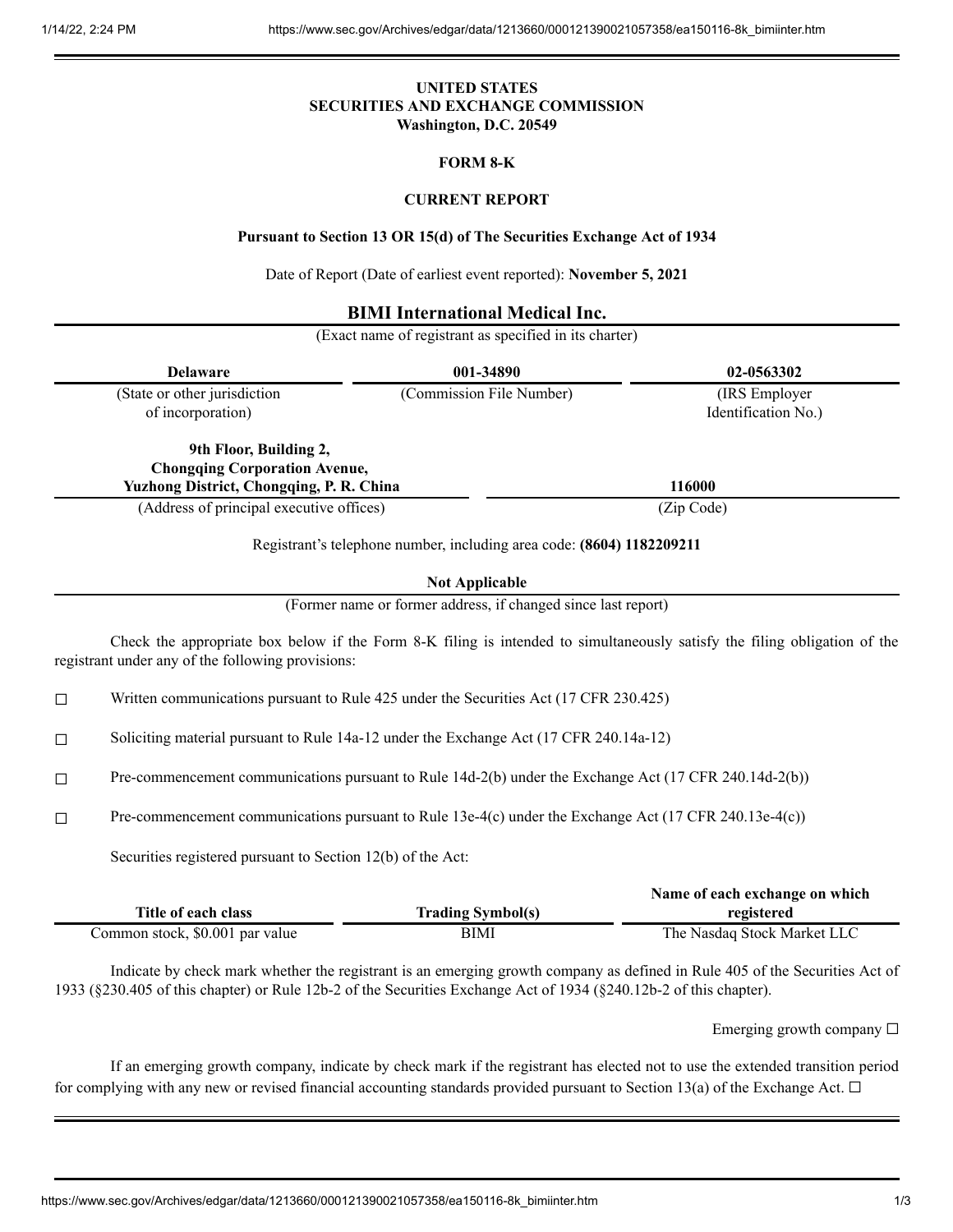## **Item 5.07 — Submission of Matters to a Vote of Security Holders**

At the Registrant's special meeting of shareholders held on November 5, 2021, the shareholders of the Registrant (the "Shareholders") voted to (i) approve an amendment to the Registrant's Certificate of Incorporation to increase the number of Registrant's authorized shares of common stock (the "Common Stock") by 150,000,000 to 200,000,000; and (2) grant discretionary authority to the board of directors of the Registrant (the "Board") to amend the Registrant's Certificate of Incorporation to effect a reverse stock split of the Common Stock within the range of 1-2 to 1-5 to be determined by the Board and with the reverse stock split to be effective at such time and date, if at all, as determined by the Board, but not later than the first anniversary of its approval by the Shareholders.

1. The votes cast by the Shareholders with respect to the increase of the authorized shares were as follows:

| ror        | /Withheld<br>$\cdot$ rainc $\tau$             | ostair |
|------------|-----------------------------------------------|--------|
| 100<br>186 | $\sim$ $\sim$ $\sim$<br>00<br>'.886<br>$\sim$ | ' ng   |

2. The votes cast by the Shareholders with respect to the reverse stock split were as follows:

| ۰or                       | oainst                                                          | bstair            |
|---------------------------|-----------------------------------------------------------------|-------------------|
|                           | /Withheld                                                       |                   |
| .869<br><br>$\sim$ $\sim$ | $\alpha$ $\alpha$ $\beta$<br>⁄ I I –<br>$\cdot$ $\cdot$ $\cdot$ | - ^<br>,766<br>-- |

On November 8, 2021, the Registrant issued a press release announcing shareholder approval of the above two proposals. A copy of the press release is attached hereto as Exhibit 99.1 and is incorporated by reference herein.

#### **Item 9.01 Financial Statements and Exhibits.**

(d) Exhibits.

| <b>Exhibit No</b> Document |                                                                              |
|----------------------------|------------------------------------------------------------------------------|
| 10.1                       | Press release dated November 8, 2021                                         |
| -104                       | Cover Page Interactive Data File (embedded within the Inline XBRL document). |

1